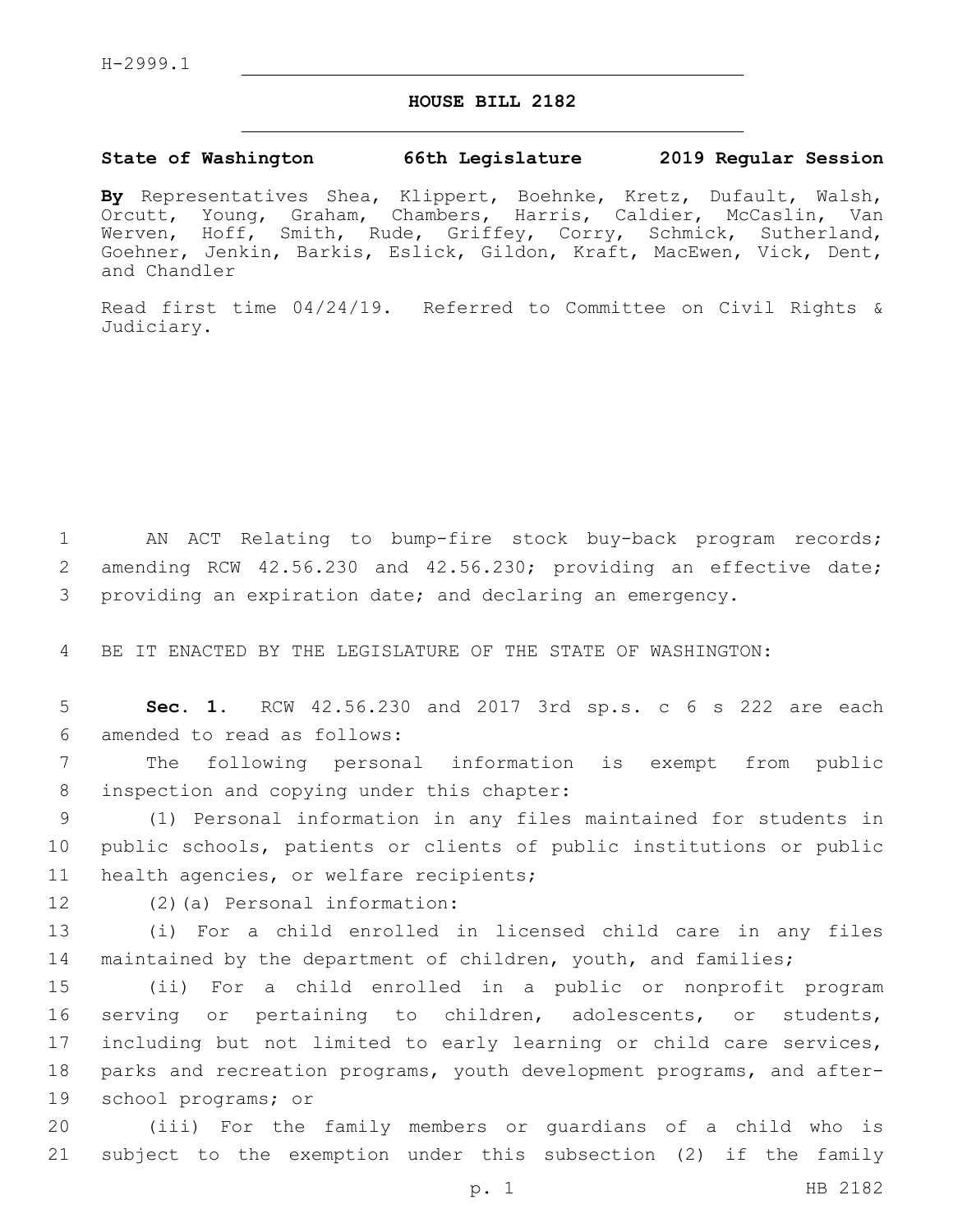member or guardian has the same last name as the child or if the family member or guardian resides at the same address as the child and disclosure of the family member's or guardian's information would result in disclosure of the personal information exempted under 5 (a)(i) and (ii) of this subsection.

 (b) Emergency contact information under this subsection (2) may be provided to appropriate authorities and medical personnel for the purpose of treating the individual during an emergency situation;

 (3) Personal information in files maintained for employees, appointees, or elected officials of any public agency to the extent 11 that disclosure would violate their right to privacy;

 (4) Information required of any taxpayer in connection with the assessment or collection of any tax if the disclosure of the information to other persons would: (a) Be prohibited to such persons by RCW 84.08.210, 82.32.330, 84.40.020, 84.40.340, or any ordinance authorized under RCW 35.102.145; or (b) violate the taxpayer's right to privacy or result in unfair competitive disadvantage to the 18 taxpayer;

 (5) Credit card numbers, debit card numbers, electronic check numbers, card expiration dates, or bank or other financial information as defined in RCW 9.35.005 including social security numbers, except when disclosure is expressly required by or governed 23 by other law;

 (6) Personal and financial information related to a small loan or any system of authorizing a small loan in RCW 31.45.093;

 (7)(a) Any record used to prove identity, age, residential address, social security number, or other personal information required to apply for a driver's license or identicard.

 (b) Information provided under RCW 46.20.111 that indicates that an applicant declined to register with the selective service system.

 (c) Any record pertaining to a vehicle license plate, driver's license, or identicard issued under RCW 46.08.066 that, alone or in combination with any other records, may reveal the identity of an individual, or reveal that an individual is or was, performing an undercover or covert law enforcement, confidential public health work, public assistance fraud, or child support investigative activity. This exemption does not prevent the release of the total number of vehicle license plates, drivers' licenses, or identicards that, under RCW 46.08.066, an agency or department has applied for,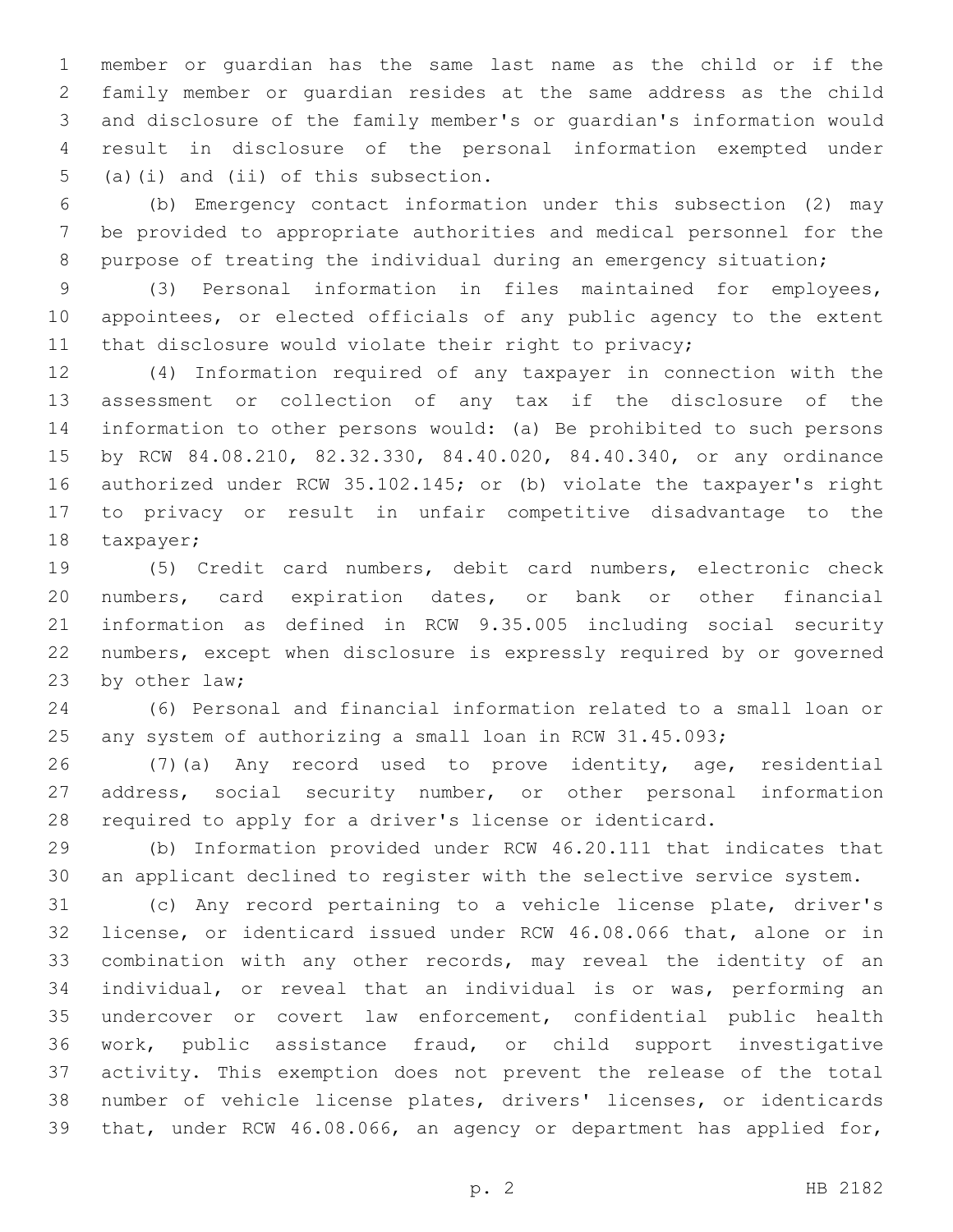been issued, denied, returned, destroyed, lost, and reported for 2 misuse.

 (d) Any record pertaining to a vessel registration issued under RCW 88.02.330 that, alone or in combination with any other records, may reveal the identity of an individual, or reveal that an individual is or was, performing an undercover or covert law enforcement activity. This exemption does not prevent the release of 8 the total number of vessel registrations that, under RCW 88.02.330, an agency or department has applied for, been issued, denied, returned, destroyed, lost, and reported for misuse;

 (8) All information related to individual claims resolution structured settlement agreements submitted to the board of industrial insurance appeals under RCW 51.04.063, other than final orders from 14 the board of industrial insurance appeals.

 Upon request by the legislature, the department of licensing shall provide a report to the legislature containing all of the information in subsection (7)(c) and (d) of this section that is 18 subject to public disclosure; ((and))

 (9) Voluntarily submitted information contained in a database that is part of or associated with enhanced 911 emergency communications systems, or information contained or used in emergency 22 notification systems as provided under RCW 38.52.575 and 38.52.577; and

 (10) Names, addresses, or other personal information of individuals who participated in the bump-fire stock buy-back program under RCW 43.43.920.26

 **Sec. 2.** RCW 42.56.230 and 2018 c 109 s 16 are each amended to read as follows:28

 The following personal information is exempt from public 30 inspection and copying under this chapter:

 (1) Personal information in any files maintained for students in public schools, patients or clients of public institutions or public 33 health agencies, or welfare recipients;

(2)(a) Personal information:34

 (i) For a child enrolled in licensed child care in any files maintained by the department of children, youth, and families;

 (ii) For a child enrolled in a public or nonprofit program serving or pertaining to children, adolescents, or students, including but not limited to early learning or child care services,

p. 3 HB 2182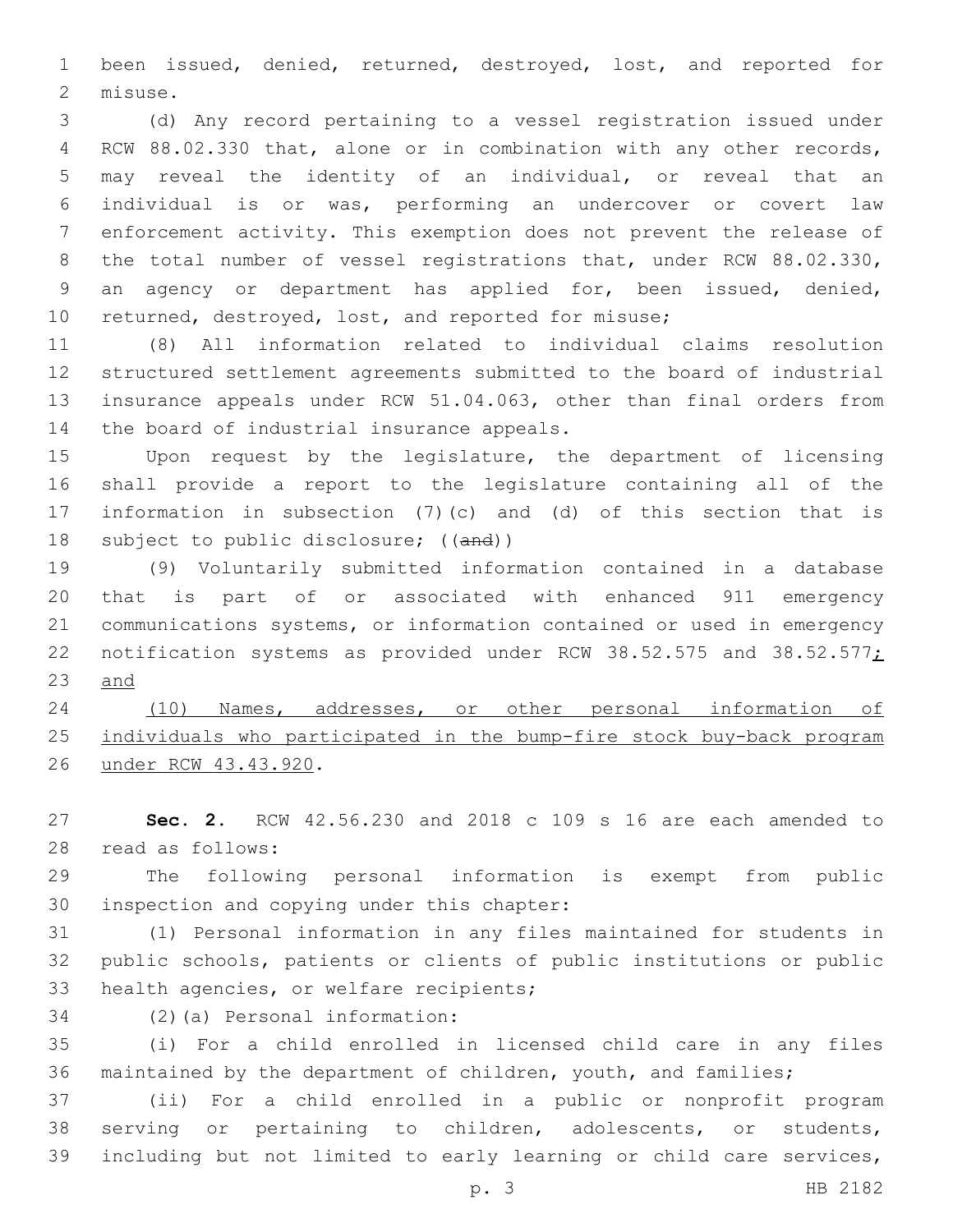parks and recreation programs, youth development programs, and after-2 school programs; or

 (iii) For the family members or guardians of a child who is subject to the exemption under this subsection (2) if the family member or guardian has the same last name as the child or if the family member or guardian resides at the same address as the child and disclosure of the family member's or guardian's information would result in disclosure of the personal information exempted under 9 (a)(i) and (ii) of this subsection.

 (b) Emergency contact information under this subsection (2) may be provided to appropriate authorities and medical personnel for the 12 purpose of treating the individual during an emergency situation;

 (3) Personal information in files maintained for employees, appointees, or elected officials of any public agency to the extent 15 that disclosure would violate their right to privacy;

 (4) Information required of any taxpayer in connection with the assessment or collection of any tax if the disclosure of the information to other persons would: (a) Be prohibited to such persons by RCW 84.08.210, 82.32.330, 84.40.020, 84.40.340, or any ordinance authorized under RCW 35.102.145; or (b) violate the taxpayer's right to privacy or result in unfair competitive disadvantage to the 22 taxpayer;

 (5) Credit card numbers, debit card numbers, electronic check numbers, card expiration dates, or bank or other financial information as defined in RCW 9.35.005 including social security numbers, except when disclosure is expressly required by or governed 27 by other law;

 (6) Personal and financial information related to a small loan or any system of authorizing a small loan in RCW 31.45.093;

 (7)(a) Any record used to prove identity, age, residential address, social security number, or other personal information required to apply for a driver's license or identicard.

 (b) Information provided under RCW 46.20.111 that indicates that an applicant declined to register with the selective service system.

 (c) Any record pertaining to a vehicle license plate, driver's license, or identicard issued under RCW 46.08.066 that, alone or in combination with any other records, may reveal the identity of an individual, or reveal that an individual is or was, performing an undercover or covert law enforcement, confidential public health work, public assistance fraud, or child support investigative

p. 4 HB 2182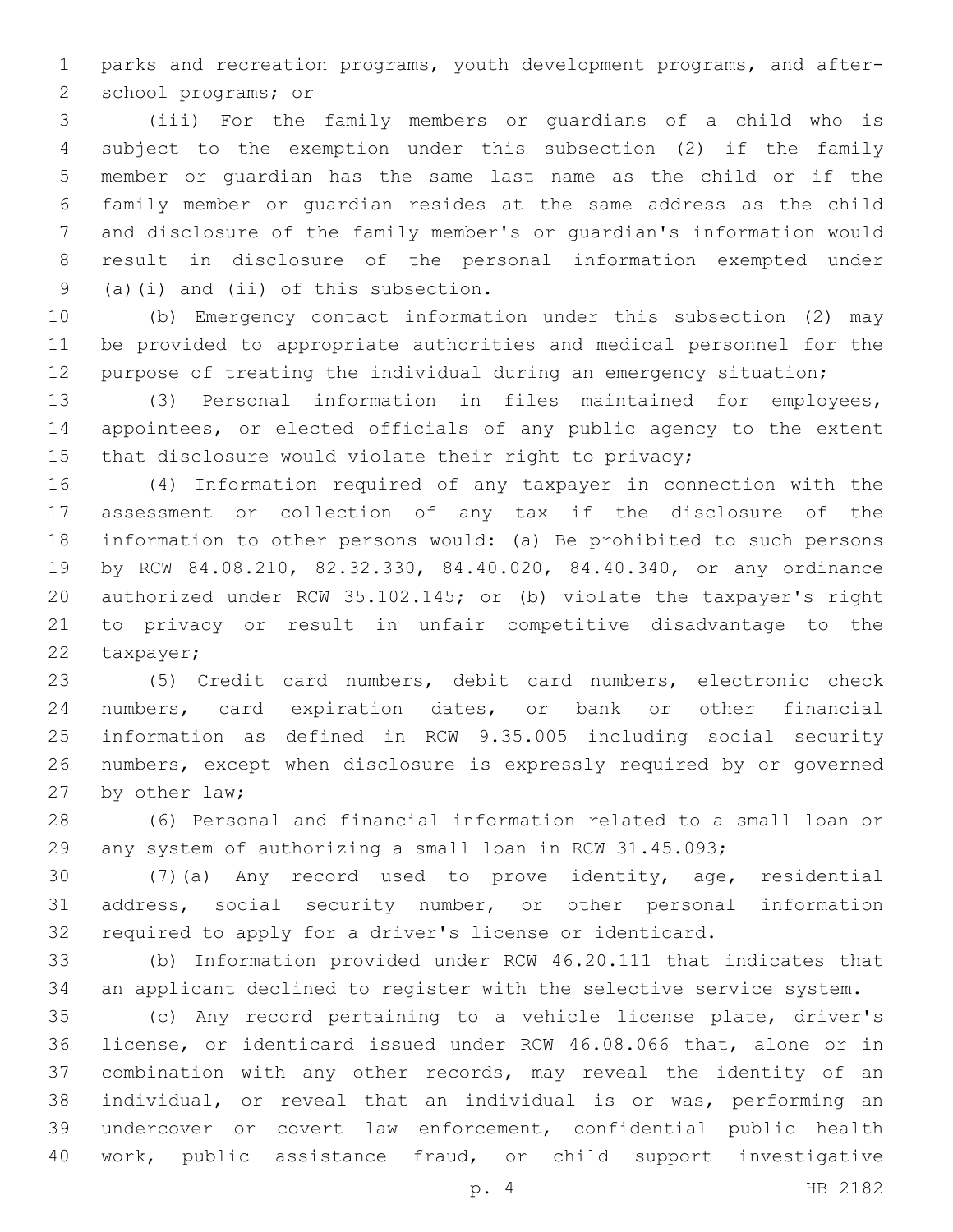activity. This exemption does not prevent the release of the total number of vehicle license plates, drivers' licenses, or identicards that, under RCW 46.08.066, an agency or department has applied for, been issued, denied, returned, destroyed, lost, and reported for 5 misuse.

 (d) Any record pertaining to a vessel registration issued under RCW 88.02.330 that, alone or in combination with any other records, may reveal the identity of an individual, or reveal that an individual is or was, performing an undercover or covert law enforcement activity. This exemption does not prevent the release of the total number of vessel registrations that, under RCW 88.02.330, an agency or department has applied for, been issued, denied, returned, destroyed, lost, and reported for misuse;

 (8) All information related to individual claims resolution structured settlement agreements submitted to the board of industrial insurance appeals under RCW 51.04.063, other than final orders from 17 the board of industrial insurance appeals.

 Upon request by the legislature, the department of licensing shall provide a report to the legislature containing all of the information in subsection (7)(c) and (d) of this section that is 21 subject to public disclosure;

 (9) Voluntarily submitted information contained in a database that is part of or associated with enhanced 911 emergency communications systems, or information contained or used in emergency 25 notification systems as provided under RCW 38.52.575 and 38.52.577; ((and))

 (10) Until the person reaches eighteen years of age, information, otherwise disclosable under chapter 29A.08 RCW, that relates to a future voter, except for the purpose of processing and delivering ballots; and

 (11) Names, addresses, or other personal information of individuals who participated in the bump-fire stock buy-back program 33 under RCW 43.43.920.

 NEW SECTION. **Sec. 3.** (1) Section 1 of this act expires July 1, 2019.

(2) Section 2 of this act takes effect July 1, 2019.

 NEW SECTION. **Sec. 4.** This act is necessary for the immediate preservation of the public peace, health, or safety, or support of